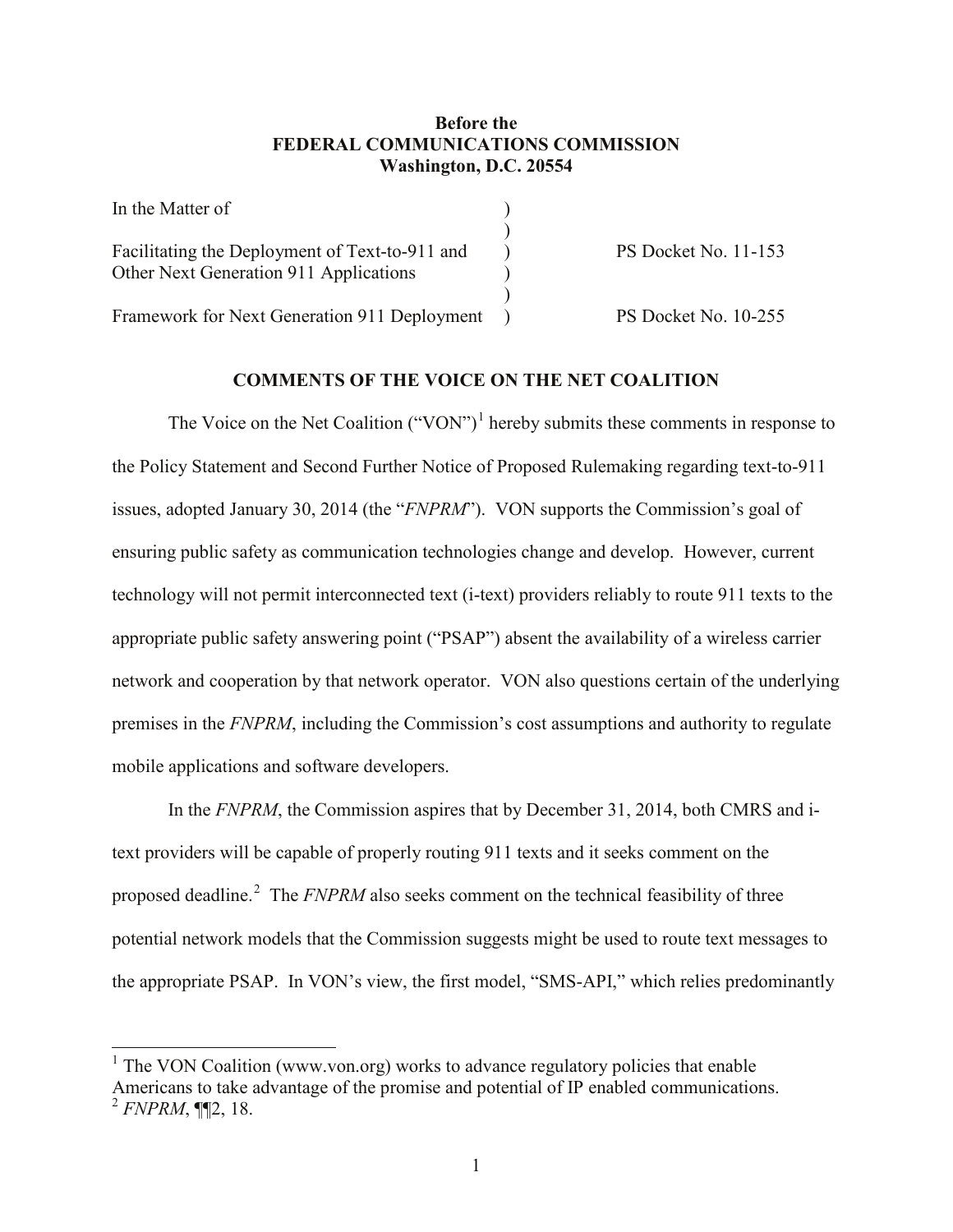on existing wireless 911 infrastructure, provides the best opportunity for i-text providers to comply with the proposed deadline.<sup>[3](#page-1-0)</sup> It requires i-text providers to build within the text application the ability to access carrier-based SMS directly from the i-text provider's software. After this handoff, the SMS would be routed by the carrier through its wireless 911 network as if the user had typed "911" into the device's native SMS application. The other models, which are described as "network-based" or "server-based," require an i-text provider to access location information and 911 text routing capabilities internally, which is not feasible or cost effective at this time. [4](#page-1-1)

# **I. The Commission must clarify how and to whom the new rules, if adopted, will be applied.**

The Commission proposes that new rules should apply to "interconnected text providers." A definition of this term is found in the *Bounce-Back Order[5](#page-1-2)* : "all providers of software applications that enable a consumer to send text messages to all or substantially all text-capable U.S. telephone numbers and receive text messages from the same." The FCC should make clear that this is the definition that it is using in the *FNPRM*. References to OTT text applications in the *FNPRM* are confusing, would lead to marketplace uncertainty if broadly read, and should be avoided. For example, in the *FNPRM*, the Commission specifically makes reference to the "WhatsApp" messaging platform, implying that it may be an interconnected provider<sup>[6](#page-1-3)</sup> and often uses the term over the top to refer to text applications.<sup>[7](#page-1-4)</sup>

<span id="page-1-0"></span><sup>3</sup> *See id.* ¶¶25-29.

<span id="page-1-1"></span><sup>4</sup> *See id.* ¶¶30-33.

<span id="page-1-2"></span><sup>5</sup> *See FNPRM*, note 14, *citing Bounce-Back Order* ¶1.

<span id="page-1-3"></span><sup>6</sup> *Id*. notes 15, 33.

<span id="page-1-4"></span><sup>7</sup> *See e.g. id.* ¶¶ 6, 22, 34, 65.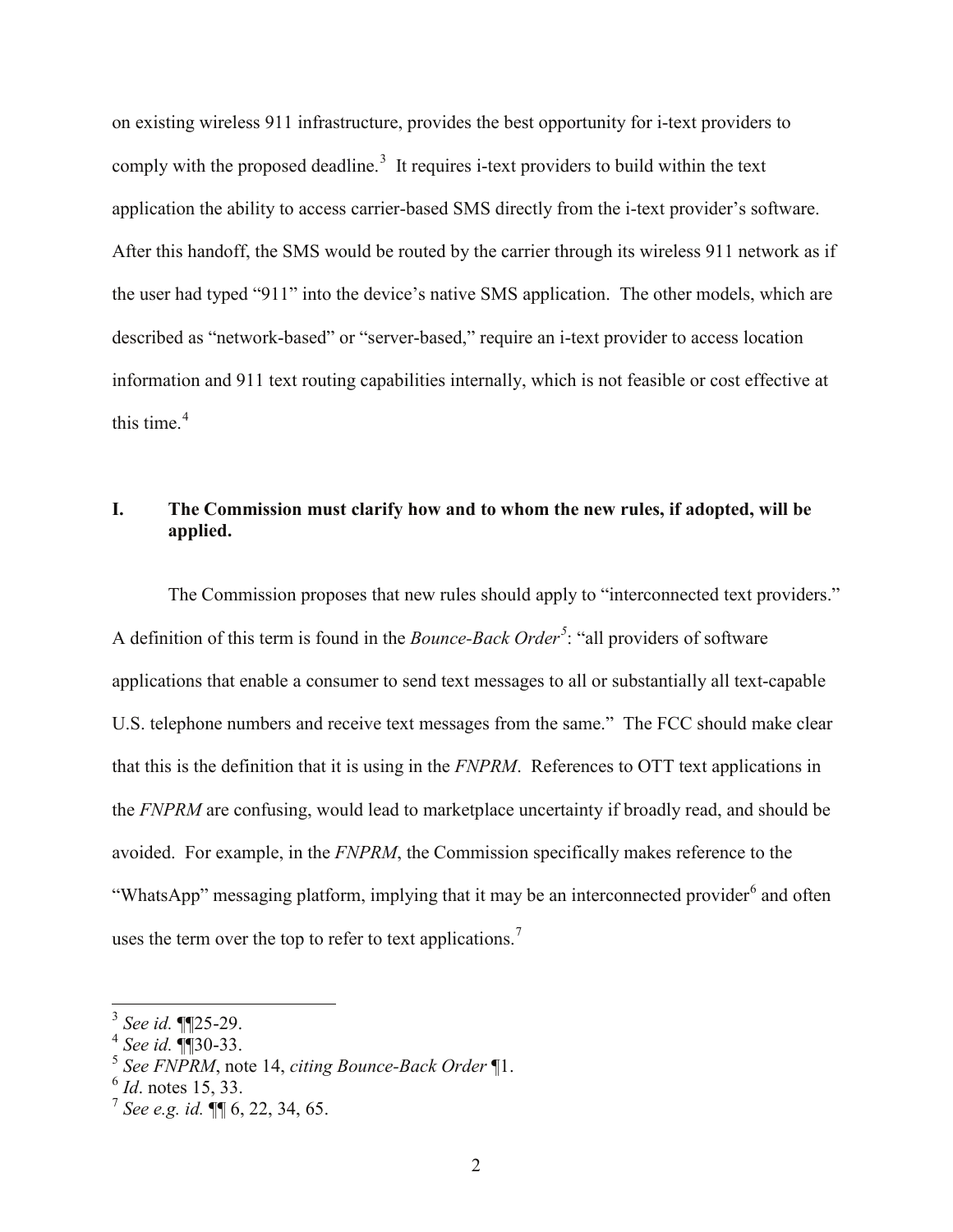Some applications that have been called interconnected in the FNRPM in reality use NANP telephone numbers—if at all—only as a way for users to identify their contacts who also use the application.<sup>[8](#page-2-0)</sup> Users of such services *cannot* "send text messages to all or substantially all text-capable U.S. telephone numbers and receive text messages from same." Nor can these users send text messages to users of other text applications. These users can only send text messages to other users who have downloaded the same software and are within a closed user group.<sup>[9](#page-2-1)</sup>

The ancillary use of NANP telephone numbers for user authentication, to identify other qualified users of the service, or for other administrative purposes should not render a service "interconnected" for purposes of Commission rules, when the service is not interconnected in fact. Moreover, the fact that these services only permit users to text other users of the same service undermines any argument that users would expect that they could successfully text a public safety center via 911.<sup>[10](#page-2-2)</sup> If it proceeds to rules, the Commission should clarify that any 911 requirements apply to a text provider that meets the existing definition of "interconnected text provider<sup>"[11](#page-2-3)</sup> and not services that require both the sender and recipient to download and register specialized software to use the service. Without such clarification, the result will be

<span id="page-2-0"></span><sup>8</sup> *See Why does WhatsApp use my phone number and my address book?* WhatsApp FAQ, *available at*, http://www.whatsapp.com/faq/general/20971813. These providers include WhatsApp, Facebook Messenger, LINE, KaKao Talk, Apple iMessage, Nimbuzz, Viber, WeChat, Google+, and Samsung ChatON. *See* TeleCommunication Systems, Inc., *Ex Parte*, GN Docket No. 11-117; WC Docket No. 05-196; and PS Docket Nos. 10-255, 11-153, at 4 (Jan. 24, 2014).

<span id="page-2-1"></span><sup>&</sup>lt;sup>9</sup> Other parties have confused the issue by describing WhatsApp and other closed services as interconnected providers. *Id.*

<span id="page-2-2"></span> $10$  At most, the Commission should recommend that these service providers notify customers in their terms of use that texting 911 is not available; but no requirements should attach to these providers.

<span id="page-2-3"></span><sup>11</sup> *See FNPRM*, note 9.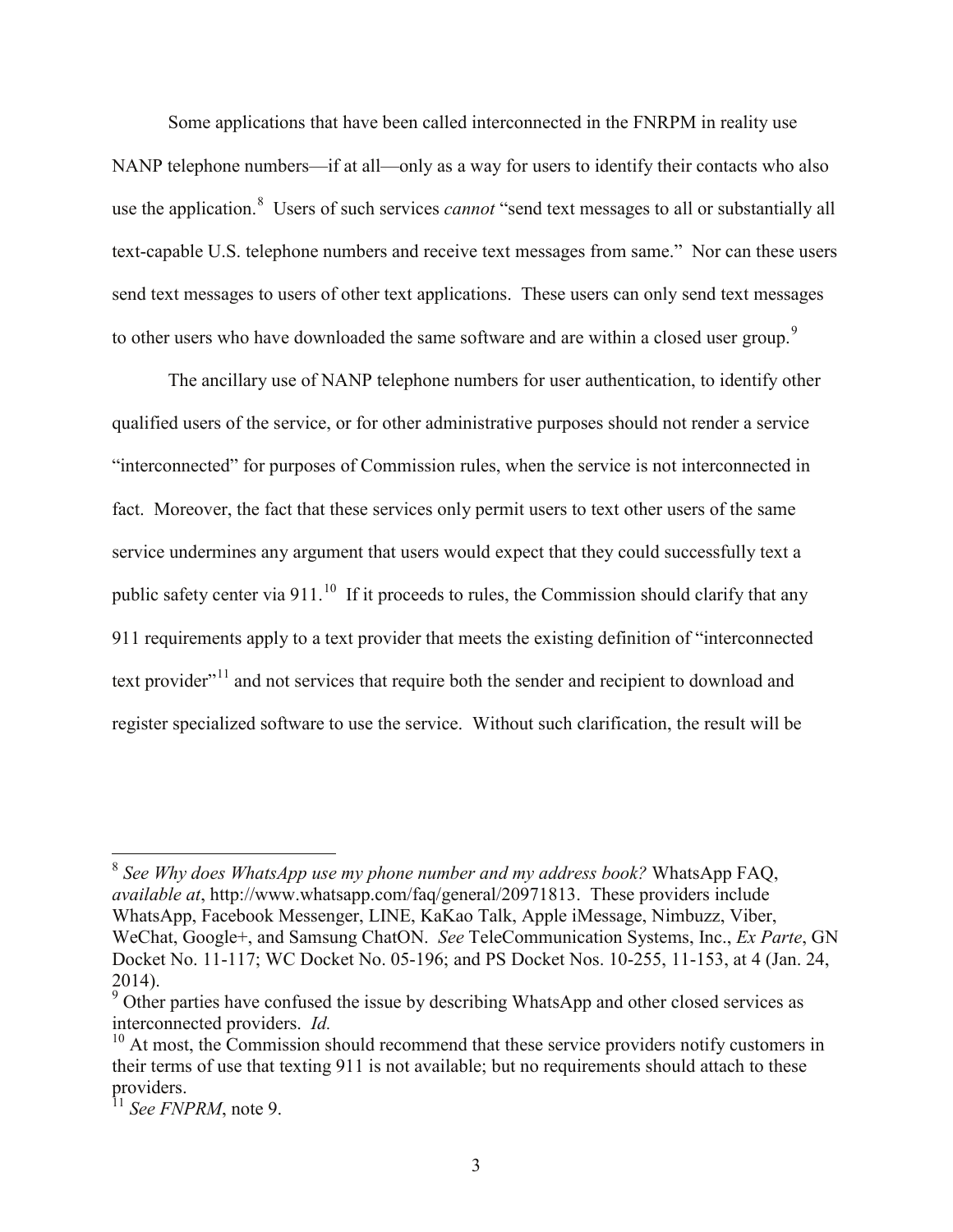ambiguous rules that would confuse consumers and discourage investment, adoption and development of new interconnected text applications.<sup>[12](#page-3-0)</sup>

In the *FNPRM*, the Commission itself seeks comment on the scope of the text services that exist in the market, and whether it has adequate authority to regulate them.<sup>[13](#page-3-1)</sup> For the reasons above, VON asserts that the scope of services is not aligned with the proposed rules, and opposes the application of regulations to non-interconnected text services.

# **II. Interconnected text providers are capable of technically implementing the "SMS-API" model but not the network-based models.**

## **A. The SMS-API text-to-911 model is technically feasible and achievable.**

The SMS-API model is technically feasible, and can likely be implemented by i-text providers by the December 31, 2014, deadline suggested by the Commission.For the SMS-API model to work, however, wireless carriers and device manufacturers cannot block access to SMS applications by i-text applications.Consistent with 47 CFR 64.3001 for voice calling, carriers must also enable the end user's texting capability for PSAP communications, regardless of whether the end user subscribes to a text plan with the carrier.

Implementing the SMS-API model will require software changes by i-text providers. Once the software has been updated, it would automatically be available to new users of the texting application but an update would need to be pushed through to existing users. VON recommends that, if it imposes requirements, the Commission track the update policy adopted in

<span id="page-3-0"></span> $12$  In addition, the Commission also uses the term "integrated text providers", a term that is undefined in the *FNPRM*. *Id*. ¶43.

<span id="page-3-1"></span><sup>13</sup> *See id.* ¶ 64.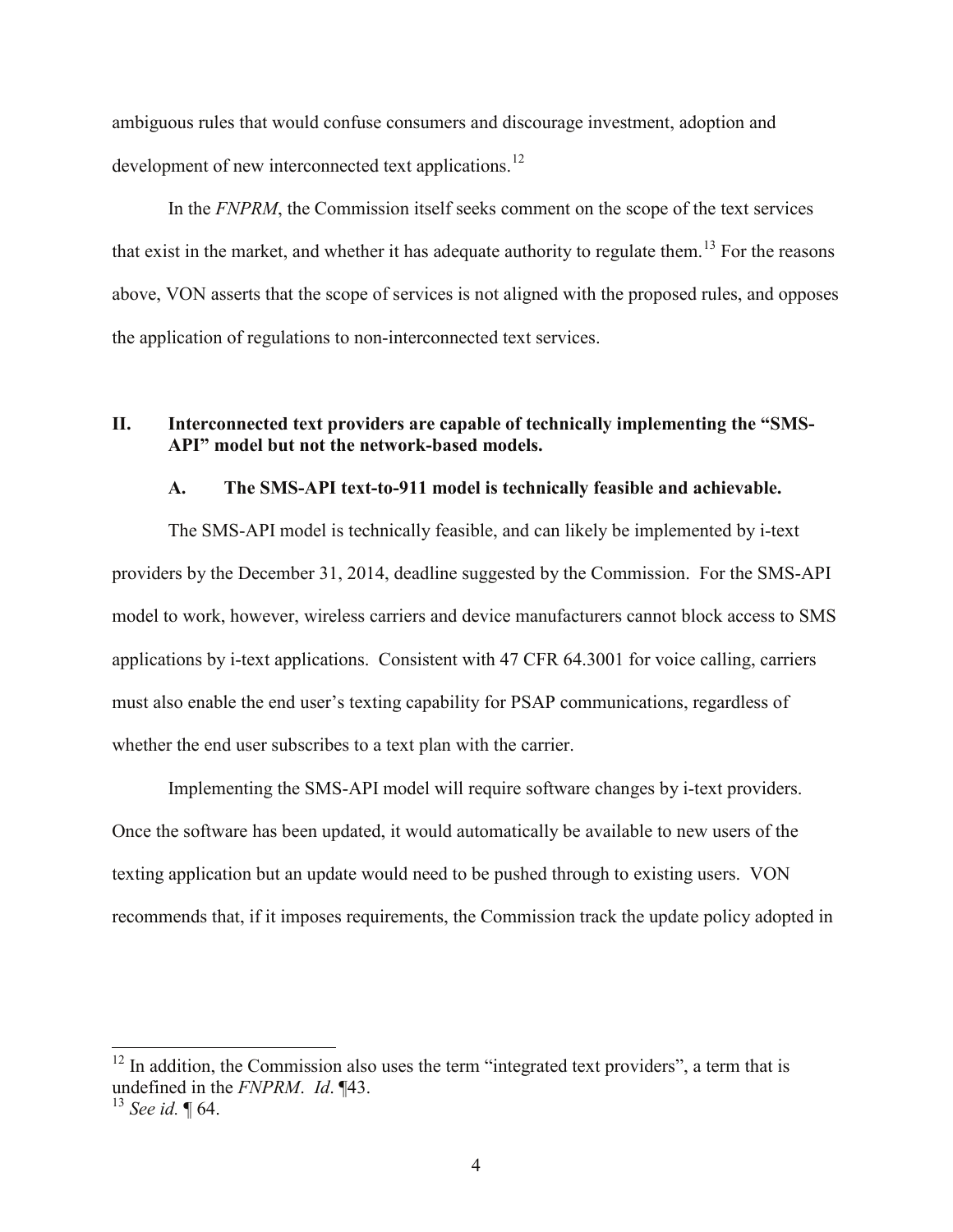the *Bounce-Back Order*. [14](#page-4-0) I-text providers that use automatic updating can deploy the new SMS-API capability to existing customers that accept automatic updates, but cannot be responsible or liable if customers do not download the update. The costs of designing, implementing and validating these updates would likely be in the range of thousands or tens of thousands of dollars per i-text application.

The success of this model also requires the cooperation of wireless carriers. Specifically, wireless carriers cannot block the application's access to the SMS API, which is readily available in mobile operating systems today. The wireless carriers will also have to allow their end user customers who may not otherwise have a texting plan with the carrier to send texts to and receive texts from the PSAPs, including any required bounce-back message that text-to-911 is unavailable in the required geographic area.

VON agrees with the Commission that there should not be any requirement at this time to route 911 texts to the appropriate PSAP in the absence of a functioning wireless carrier network, where only Wi-Fi may be available.<sup>[15](#page-4-1)</sup> In a Wi-Fi-only environment there is a lack of reliable location information and no reliable way for the text to be routed to the appropriate PSAP. Indeed, for privacy reasons or to extend battery life, some consumers opt to disable the GPS or other location capability available in their mobile devices. Even when such services are enabled, they may not function because of a weak signal, or may lack the resolution or accuracy to be useful to the PSAP. Other issues not yet identified may exist in the proposed architecture as well. Accordingly, when only Wi-Fi access is available, a bounce-back message that 911 is not

<span id="page-4-1"></span><span id="page-4-0"></span><sup>14</sup> See Facilitating the Deployment of Text-to-911 & Other Next Generation 911 Applications, PS Docket Nos. 11-153, 10-255, Report and Order, 28 FCC Rcd 7556, ¶39 (2013) ("*Bounce-Back Order*") (providing for updates in the regular course of business). <sup>15</sup> *FNPRM* ¶20.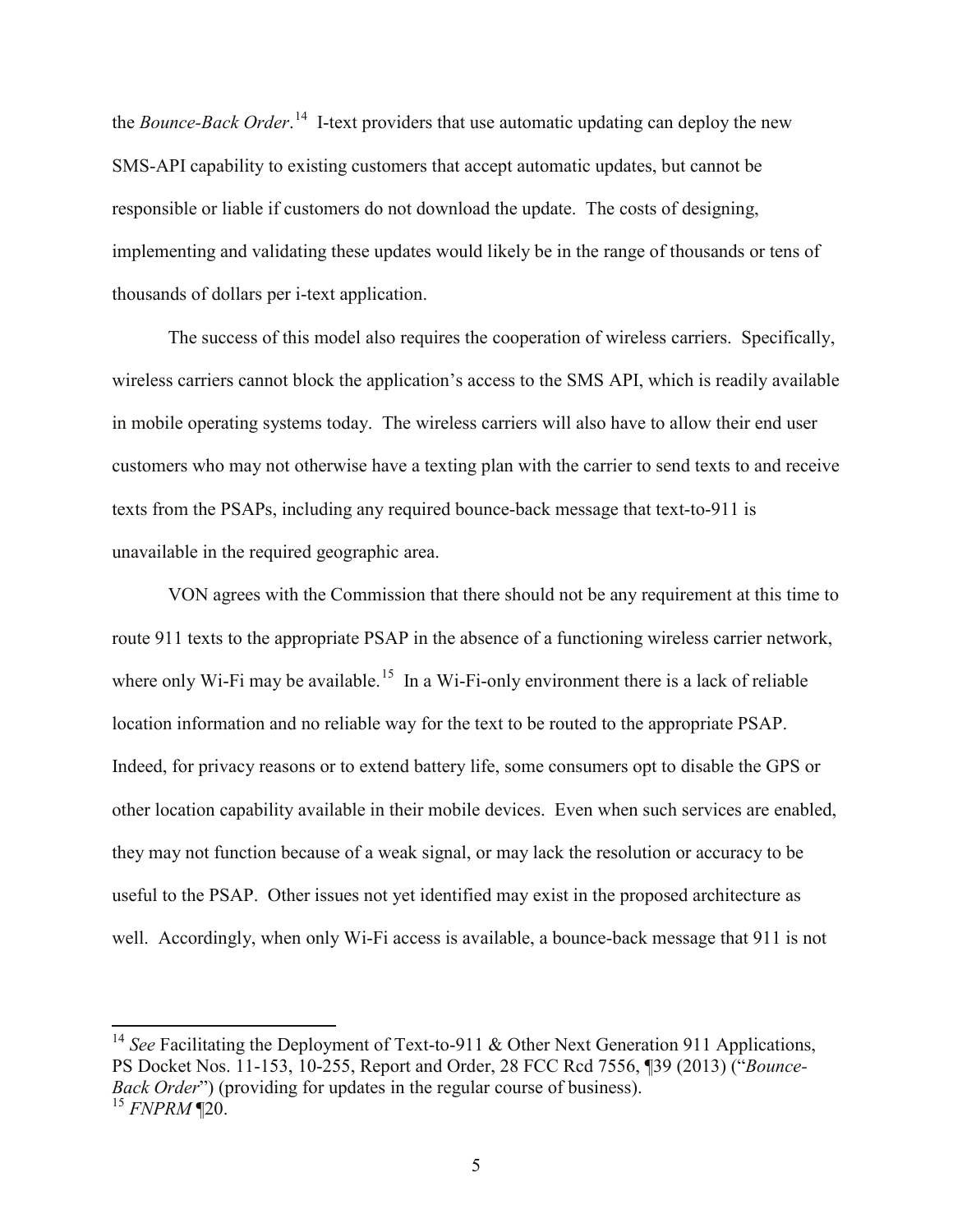available through the text application should fully satisfy any emergency service rule for i-text providers.

# **B. The network- or server-based models for text-911 are not currently achievable for i-text providers.**

Many i-text providers offer their services to consumers for free or at a very low cost, and the popularity of these services is driven in large part by price considerations. With this business model, any significant new cost imposed by the Commission to create and maintain one of the network or server-based models for text-to-911 would be a substantial burden on i-text services and their hundreds of millions of users.

In particular, the network or server-based models would require an i-text provider to design new network infrastructure and connect with new third-party service providers like Text Control Centers ("TCCs") and Commercial Location Services ("CLSs").<sup>[16](#page-5-0)</sup> There would also be significant ongoing costs for maintaining 911 routing services through the  $TCCs$ .<sup>[17](#page-5-1)</sup> These additional costs could be as high as approximately \$1 per user, per year, not including access to CLS databases. Some OTT providers have tens or hundreds of millions of users and charge little, if anything, for the service; imposing a 911 expense of tens or hundreds of millions of dollars per year on each such service would radically change the business proposition. Furthermore, i-text providers that do not charge their customers for the texting application may not have any financial relationship with the customer and there might not be any way to collect fees without incurring substantial additional expense. Thus these services, which offer no- or

<span id="page-5-0"></span><sup>16</sup> *See FNPRM* fig. 2-4.

<span id="page-5-1"></span><sup>&</sup>lt;sup>17</sup> One wireless provider has raised the troubling prospect that there might not be interoperability and interconnection between TCCs, potentially forcing both carriers and PSAPs to connect to multiple TCCs. *See* Letter from Steve Sharkey, T-Mobile USA, to Admiral David Simpson, Chief, FCC Public Safety and Homeland Security Bureau, filed in PS Docket Nos. 10-255 and 11-153 (April 1, 2014).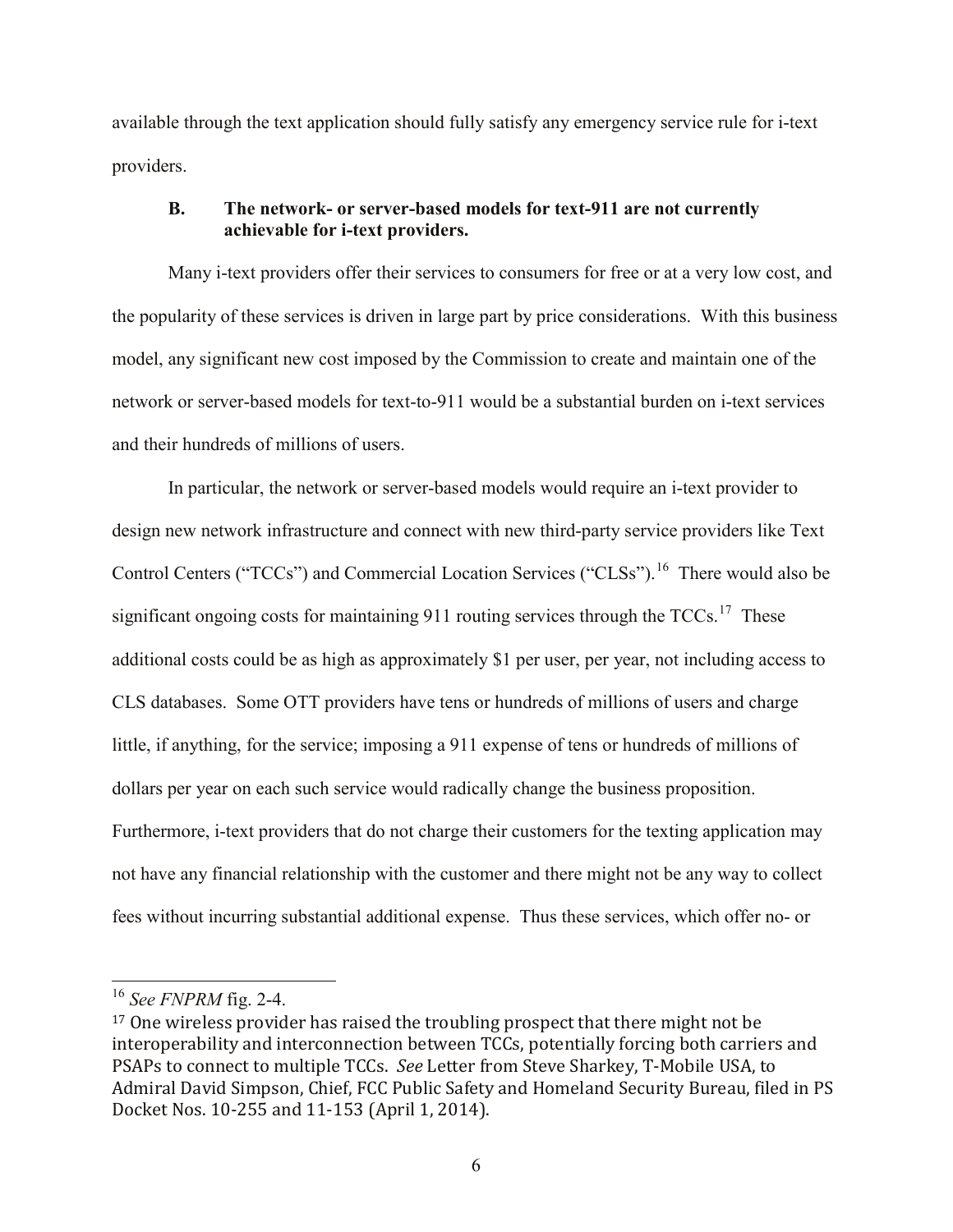low-cost alternatives that tend to improve the pricing and quality of carriers' text plans, could be impossible to maintain if i-text providers were required to implement network- or server-based text-to-911 models. Far from benefitting from a text-to-911 rule, the public would suffer greatly from costly mandates intended to force some wireless devices to have an additional—but potentially confusing—form of emergency capability, in addition to carrier voice calling and SMS where they are available. The Commission would undercut rather than advance its core mission of furthering the universal availability of communications services "at reasonable charges."<sup>[18](#page-6-0)</sup>

## **III. The Commission must clarify that any rules apply only to smart phones and limit provider liability.**

### **A. Applicability to mobile devices**

The Commission should make clear that any policies and or rules it adopts will apply only to apps used exclusively on smart phones. The term "mobile devices" includes a wide variety of computing devices, among them laptop computers, "feature phones," smartphones, tablet computers, and e-readers, and others. Devices in these categories have a range of capabilities, only some of which are consistent with the application of one or more of the models proposed by the Commission. For example, less than half of all tablets connect to CMRS carrier networks.<sup>19</sup> Tablets may also lack a native SMS API that interconnected text providers can access. Consumers reasonably have different expectations concerning the capabilities of different mobile devices, such that feature phones and smart phones may be expected to call or

<span id="page-6-0"></span><sup>18</sup> 47 U.S.C. § 151.

<span id="page-6-1"></span><sup>19</sup> *See* [http://www.fiercewireless.com/story/analyst-cellular-enabled-tablet-sales-drop-through-](http://www.fiercewireless.com/story/analyst-cellular-enabled-tablet-sales-drop-through-2016/2012-07-20)[2016/2012-07-20;](http://www.fiercewireless.com/story/analyst-cellular-enabled-tablet-sales-drop-through-2016/2012-07-20) *see also* [https://www.ce.org/News/News-Releases/Press-Releases/2013-Press-](https://www.ce.org/News/News-Releases/Press-Releases/2013-Press-Releases/Only-Half-of-3G-4G-Tablet-Owners-Pay-for-Data-Plan.aspx)[Releases/Only-Half-of-3G-4G-Tablet-Owners-Pay-for-Data-Plan.aspx.](https://www.ce.org/News/News-Releases/Press-Releases/2013-Press-Releases/Only-Half-of-3G-4G-Tablet-Owners-Pay-for-Data-Plan.aspx)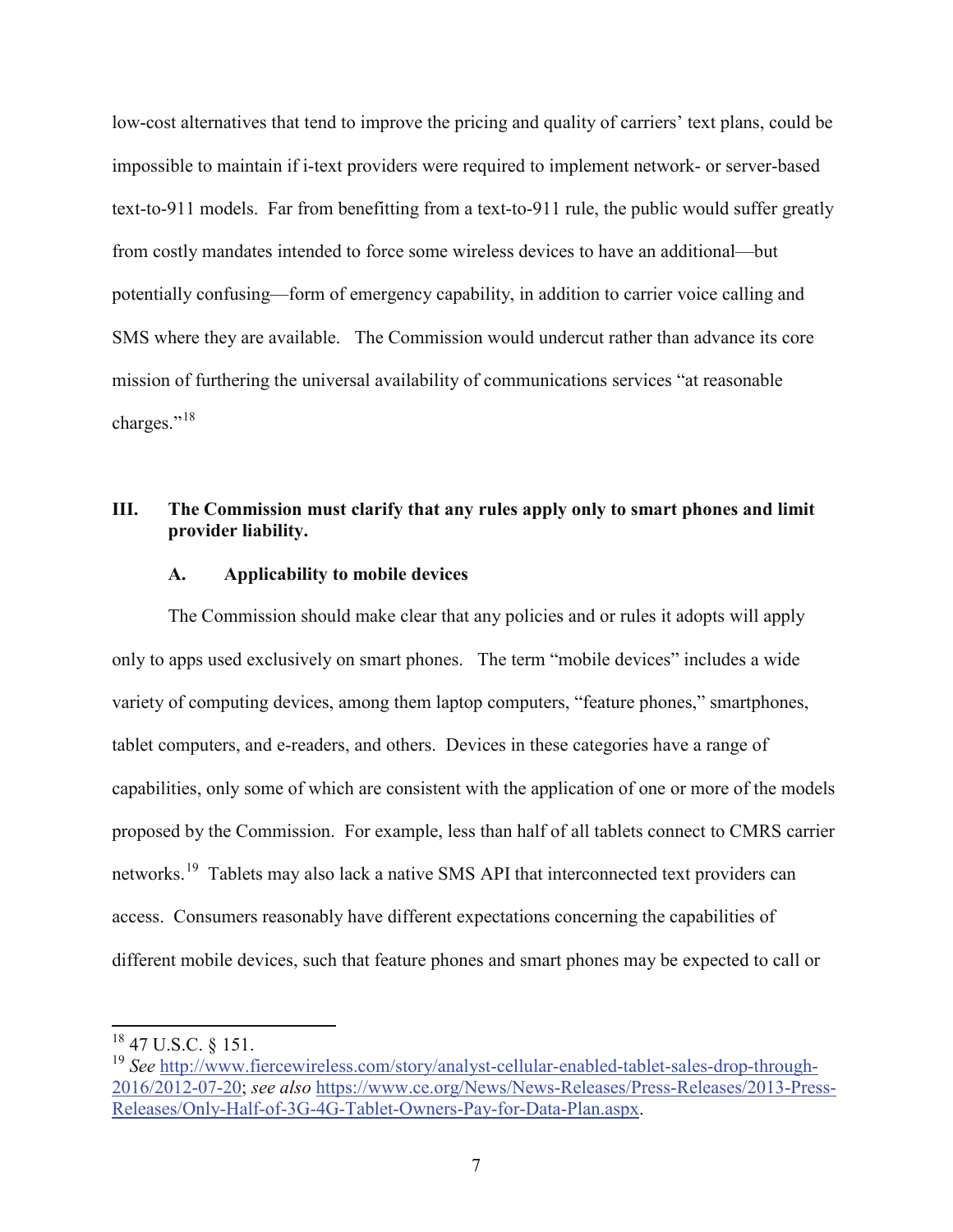conceivably text 911, but tablets, laptop computers and e-readers likely are not expected to have that functionality. The Commission should limit the applicability of any rules that may be adopted in this proceeding to applications installed on smart phones only, as these phones are the devices from which consumers are most likely to expect phone-like functionality.

### **B. Limitations on liability and consumer confusion**

Historically, wireline and wireless carriers have limited liability for the failure to complete a call to 911.<sup>20</sup> Limitations on liability have been thought necessary to protect service providers against unreasonable costs. Similarly, to the extent that the Commission requires interconnected providers to route texts to 911, the Commission must, to the extent possible, expand those liability limitations to interconnected providers. VON recognizes this may require federal and/or state legislation, but exposing interconnected text providers to unlimited liability for 911 texts will chill investment, research and development in these important services. VON recommends one way to achieve this goal is to make any rules for interconnected text providers adopted in this proceeding contingent on the limitation of liability for interconnected providers to which the rules apply. If the Commission fails to do this, then it should not impose text-to-911 obligations on the unprotected providers.

VON is particularly concerned that lawsuits and liability exposure may result from consumer confusion about when texting 911 is a viable option. In particular, consumers may not be aware when their device is in a Wi-Fi-only mode and the location information needed to route a 911 message is unavailable. Users will lose valuable time sending messages that yield only bounce-back messages, delaying the time when they initiate a voice call or send an SMS

<span id="page-7-0"></span><sup>20</sup> *See* 47 U.S.C. § 615a(a); *see also*, TeleCommunication Systems, Inc., *Ex Parte Letter*, WC Docket No. 04-36, Attach. at 41 (Apr. 22, 2005), (stating that wireless and wireline carriers are insulated from liability except for gross negligence).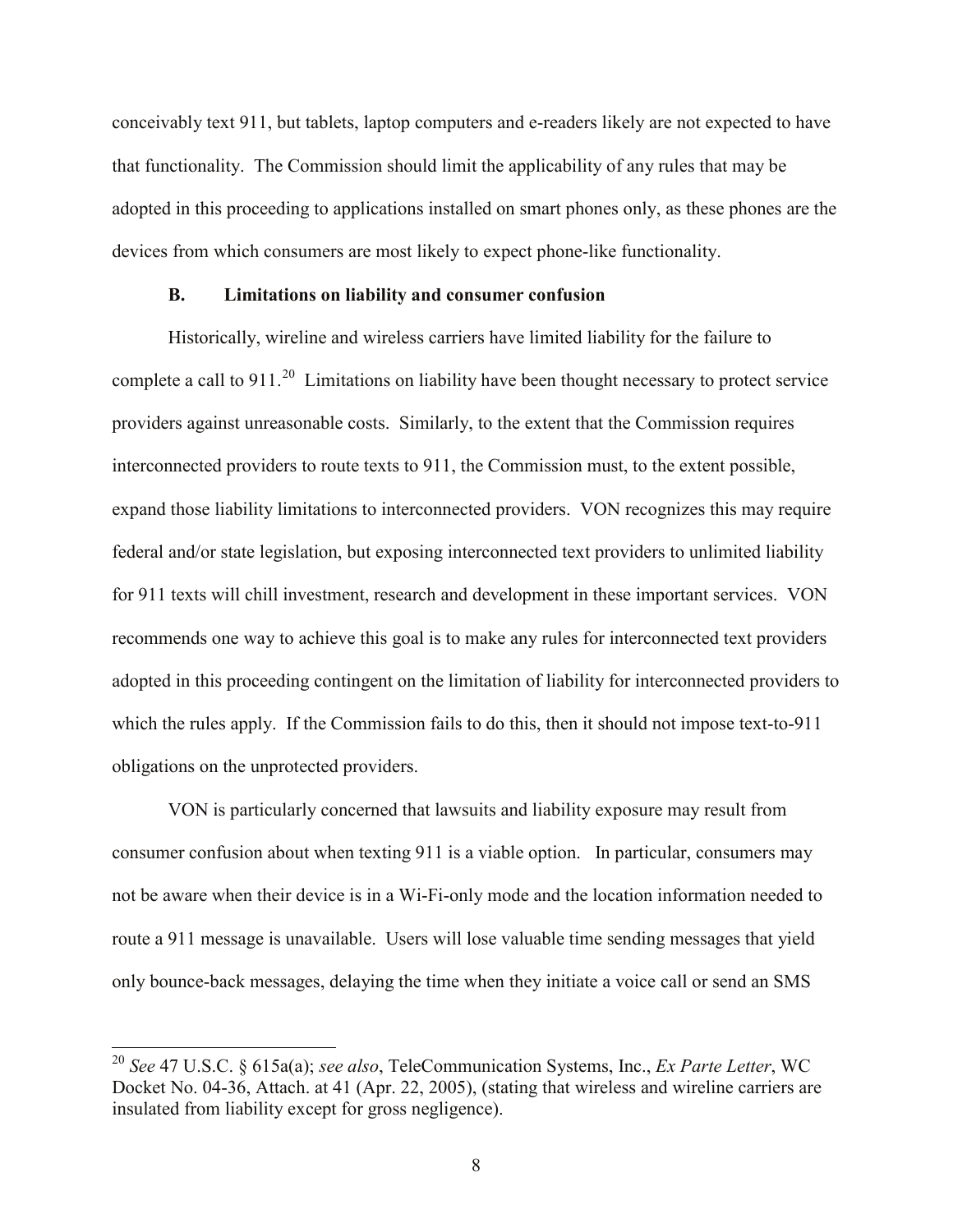message, if that option is available. In addition, to the extent that any text-to-911 solution relies on commercial location services, those services may not work if the user has disabled the "location services" settings on their mobile devices. The multitude of variations based on service area, PSAP, and user device functionality will make it virtually impossible for application providers to educate users about every scenario, much less provide timely and accurate information in an emergency. Consumer confusion endangers public safety; it does not enhance it.

# **IV. The Commission lacks authority to regulate interconnected or other OTT text providers.**

The Commission relies on the Communications and Video Accessibility Act ("CVAA") and its ancillary jurisdiction to impose 911 requirements on interconnected text providers.<sup>[21](#page-8-0)</sup> The *FNPRM* incorporates by reference much of the discussion on legal authority in the *Bounce-Back Order* to demonstrate its authority.<sup>[22](#page-8-1)</sup> However, there is not a sufficient link between the requirement that i-text providers provide text-to-911 capability and the Commission's existing jurisdictional authority. Legal authority for requiring bounce-back messages was based in part on ancillary authority asserted by the Commission to ensure that misleading messages are not sent via radio spectrum.<sup>[23](#page-8-2)</sup> This logic would not support service mandates under the *FNPRM*.

The Commission's jurisdictional authority is not supported by the CVAA. Section 3 of the CVAA requires that no rule created under it require the use of proprietary technology.<sup>24</sup> The Commission's network and server-based models, however, would require interconnected text providers to use the proprietary technologies of wireless carriers, operating systems, TCC and

<span id="page-8-0"></span><sup>21</sup> *See FNPRM* ¶66.

<span id="page-8-1"></span><sup>22</sup> *See id*. ¶65-66.

<span id="page-8-2"></span><sup>23</sup> *See Bounce Back Order* ¶131.

<span id="page-8-3"></span><sup>&</sup>lt;sup>24</sup> 47 U.S.C. § 153 note (Pub. L. 111-260, § 3, Oct. 8, 2010, 124 Stat. 2752).